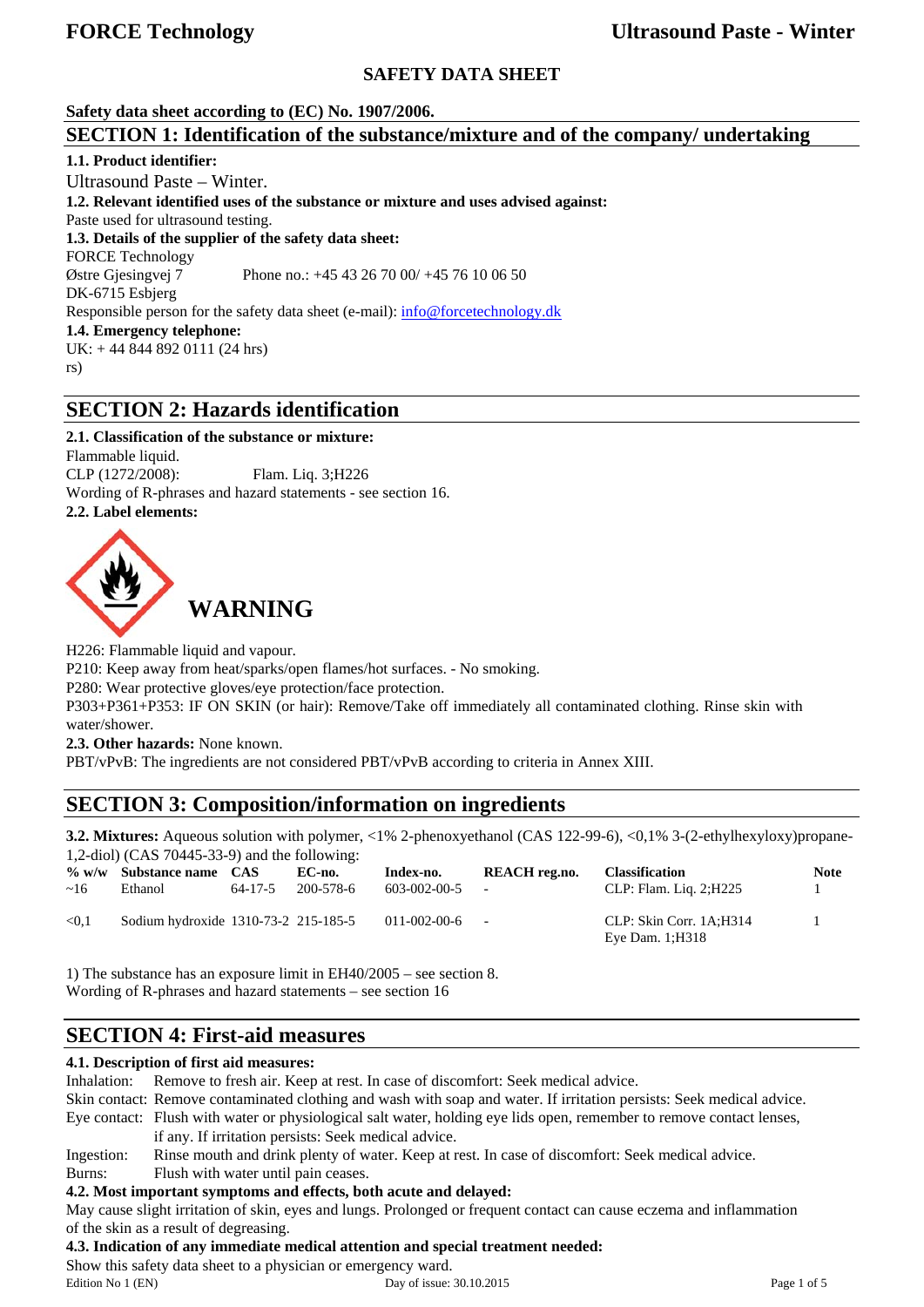# **SECTION 5: Fire-fighting measures**

## **5.1. Extinguishing media:**

Carbon dioxide, dry chemical, sand, foam or water fog. Do not use water jet.

**5.2. Special hazards arising from the substance or mixture:**

Do not inhale smoke fumes. In case of fire the product may form hazardous decomposition products such as carbon oxides. **5.3. Advice for firefighters:**

Remove packages if possible or keep them cool by spraying with water. When extinguishing fires use breathing apparatus with an independent source of air.

# **SECTION 6: Accidental release measures**

## **6.1. Personal precautions, protective equipment and emergency procedures:**

Use gloves of rubber when spill is wiped up – see section 8. Ventilate area. Remove sources of ignition.

#### **6.2. Environmental precautions:**

Do not empty into drains – see section 12. Inform appropriate authorities in accordance with local regulations.

#### **6.3. Methods and material for containment and cleaning up:**

Sweep up and place in a suitable container for disposal. Keep away from acids. Sodium hydroxide may attack rubber, painted surfaces and certain types of plastic. Sodium hydroxide and their solutions should not be stored in galvanized containers or containers with bung of light metal, since this could lead to the formation of explosive hydrogen gas. Flush area of spill with plenty of water. Further handling of spillage - see section 13.

#### **6.4. Reference to other sections:**

See above.

# **SECTION 7: Handling and storage**

#### **7.1. Precautions for safe handling:**

Avoid breathing vapors. Provide sufficient ventilation. Avoid contact with skin, eyes and clothing. Change contaminated clothes. Wash hands and contaminated areas with water and mild soap after use. Emergency shower required.

Flammable, do not use near fire or sparks. Do not smoke.

## **7.2. Conditions for safe storage, including any incompatibilities:**

Store in a well-closed original container and in a flammable liquid storage area. Dry, cool and separated from sources of ignition. Keep out of the reach of children. Keep out of direct sunlight.

**7.3. Specific end use(s):**

See section 1.

# **SECTION 8: Exposure controls/Personal protection**

|                  | 8-hour TWA                        | 15-min STEL              |
|------------------|-----------------------------------|--------------------------|
|                  |                                   |                          |
| Ethanol          | 1000 ppm = 1920 mg/m <sup>3</sup> | $\overline{\phantom{a}}$ |
| Sodium hydroxide | $\overline{\phantom{0}}$          | $2 \text{ mg/m}^3$       |
|                  |                                   |                          |

# DNEL/PNEC: No CSR.

**8.2. Exposure controls:** 

Appropriate engineering controls: None particular.

Personal protective equipment:

Respiratory protection: In case of working in not adequate ventilated areas, use an approved mask (EN140) with a gas filter: A. The filter has a limited lifetime and must be changed. Read the instruction. Skin protection: Wear protective gloves of e.g. nitrile or butyl rubber (EN374). There is no available data on breakthrough time for all present substances, therefore it is recommended to change the glove if spilled on. Wear full protective clothing when there is a risk of repeated or prolonged skin contact.

Eye protection: Use safety goggles (EN166) when there is a risk of eye contact.

Environmental exposure controls: None particular.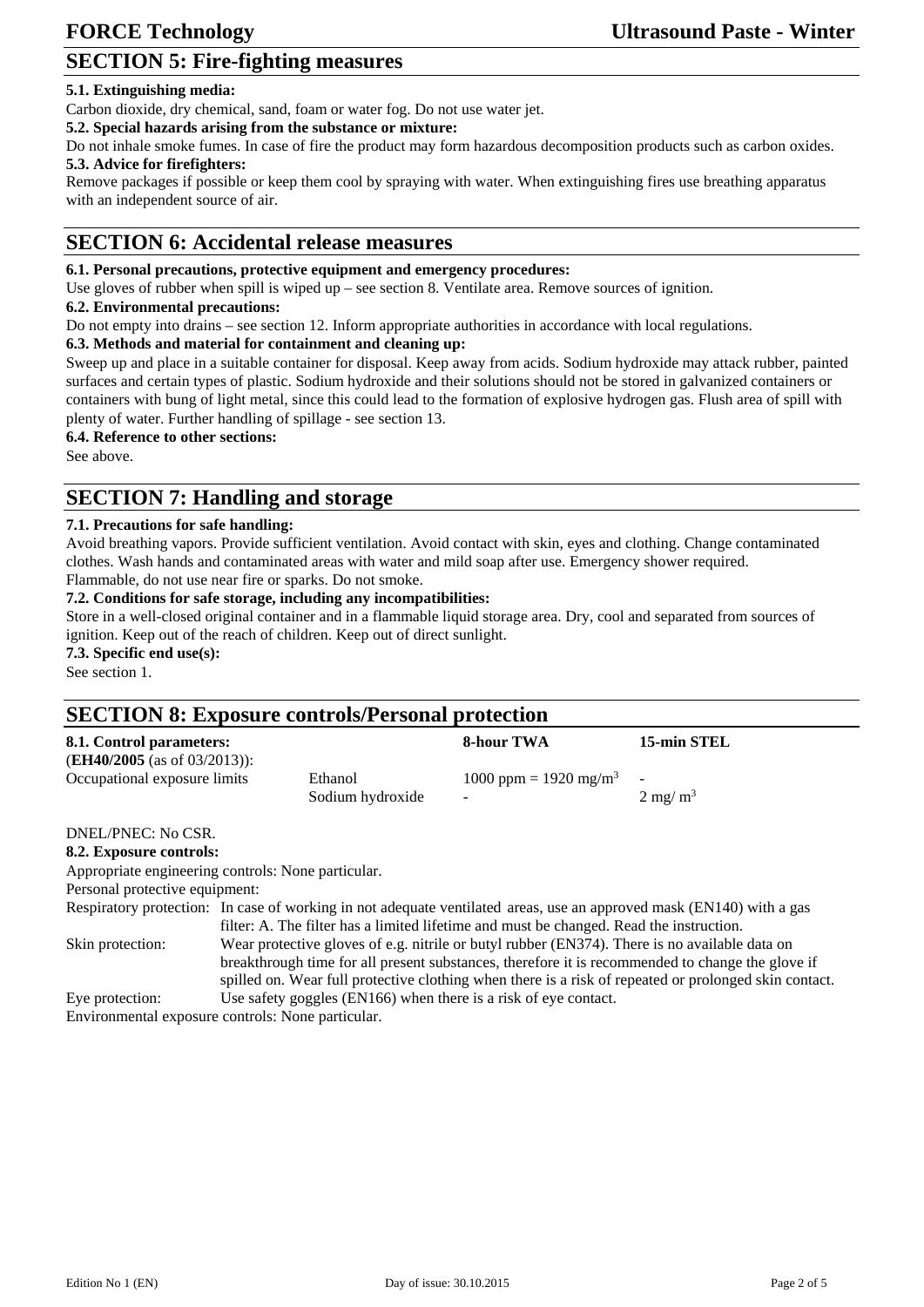| 9.1. Information on basic physical and chemical properties: |  |  |
|-------------------------------------------------------------|--|--|
|                                                             |  |  |

| Appearance:                                           | Viscous liquid (paste)                                            |
|-------------------------------------------------------|-------------------------------------------------------------------|
| Odour:                                                | Alcohol                                                           |
| Odour threshold:                                      | Not determined                                                    |
| pH:                                                   | Not determined                                                    |
| Melting point/freezing point $({}^{\circ}C)$ :        | Not determined                                                    |
| Initial boiling point and boiling range $(°C)$ :      | Not determined                                                    |
| Flash point $({}^{\circ}C)$ :                         | $> 35 - 60$ (based on flashpoint curve for ethanol in water sol.) |
| Evaporation rate:                                     | Not determined                                                    |
| Upper/lower flammability or explosive limits (vol-%): | Not relevant                                                      |
| Vapour pressure:                                      | Not determined                                                    |
| Vapour density:                                       | Not determined                                                    |
| Relative density:                                     | Not determined                                                    |
| Solubility (in water):                                | Mixable                                                           |
| Partition coefficient: n-octanol/water:               | Not determined                                                    |
| Auto-ignition temperature $({}^{\circ}C)$ :           | Not determined                                                    |
| Decomposition temperature $({}^{\circ}C)$ :           | Not determined                                                    |
| Viscosity:                                            | Not determined                                                    |
| Explosive properties:                                 | Not relevant                                                      |
| Oxidising properties:                                 | Not relevant                                                      |
| 9.2. Other information:                               |                                                                   |
| None known                                            |                                                                   |
|                                                       |                                                                   |

# **SECTION 10: Stability and reactivity**

## **10.1. Reactivity:**

No available data.

**10.2. Chemical stability:** 

Stable under normal conditions (see section 7).

## **10.3. Possibility of hazardous reactions:**

Inflammable at temperatures above the flash point. Vapours can be set on fire by sparks or hot surfaces. Vapours may form explosive mixtures with air.

**10.4. Conditions to avoid:** 

## Sparks and extreme heat.

#### **10.5. Incompatible materials:**

Strong oxidizers and acids. Sodium hydroxide may attack rubber, painted surfaces and certain types of plastic. Sodium hydroxide and their solutions should not be stored in galvanized containers or containers with bung of light metal, since this could lead to the formation of explosive hydrogen gas.

## **10.6. Hazardous decomposition products:**

When heated to very high temperatures (decomposition) it emits toxic gases: Carbon oxides.

# **SECTION 11: Toxicological information**

## **11.1. Information on toxicological effects:**

| <b>Hazard class</b>   | Data                                                       | <b>Test</b>     | Reference     |
|-----------------------|------------------------------------------------------------|-----------------|---------------|
| Acute toxicity:       |                                                            |                 |               |
| Inhalation            | $LC_{50}$ (rat) = 117-125 mg/l/4H (Ethanol)                | <b>OECD 403</b> | ECHA diss.    |
|                       | $LC_{50}$ (rat) = 95,6 mg/l/4H (absorption) (Ethanol)      | No information  | Merck         |
| Dermal                | $LD_{Lo}$ (rabbit) = 20000 mg/kg (Ethanol)                 | No information  | <b>IUCLID</b> |
| Oral                  | $LD_{50}$ (rat) = 1780 mg/kg (Ethanol)                     | No information  | <b>IUCLID</b> |
| Corrosion/irritation: | No skin irritation, rabbit (Ethanol)                       | <b>OECD 404</b> | <b>IUCLID</b> |
|                       | None to moderate eye irritation, rabbit (Ethanol)          | <b>OECD 405</b> | <b>IUCLID</b> |
|                       | Severe corrosive, skin and eyes, rodent (Sodium hydroxide) | No information  | <b>IUCLID</b> |
| Sensitization:        | No skin sensitisation, guinea pig (Ethanol)                | GPMT etc.       | <b>IUCLID</b> |
| $CMR$ :               | Mutagenicitet – genotoksicitet : Negative (Ethanol)        | In vitro, Ames  | Merck         |

Information on likely routes of exposure: Skin, lungs and gastrointestinal tract.

Symptoms:

Inhalation: Vapours may irritate the upper respiratory tract and cause discomfort, headache and dizziness.

Skin: May cause irritation and degrease skin.

Eyes: May cause irritation with redness and pain.

Ingestion: May irritate the mucous membranes in mouth, throat and stomach.

Chronic effects: Prolonged or frequent exposure to vapours of volatile organic compounds may result in damage on liver, kidneys, blood or central nervous system. Frequent and prolonged use of sodium hydroxide may cause sensibilisation and eczema with dry skin.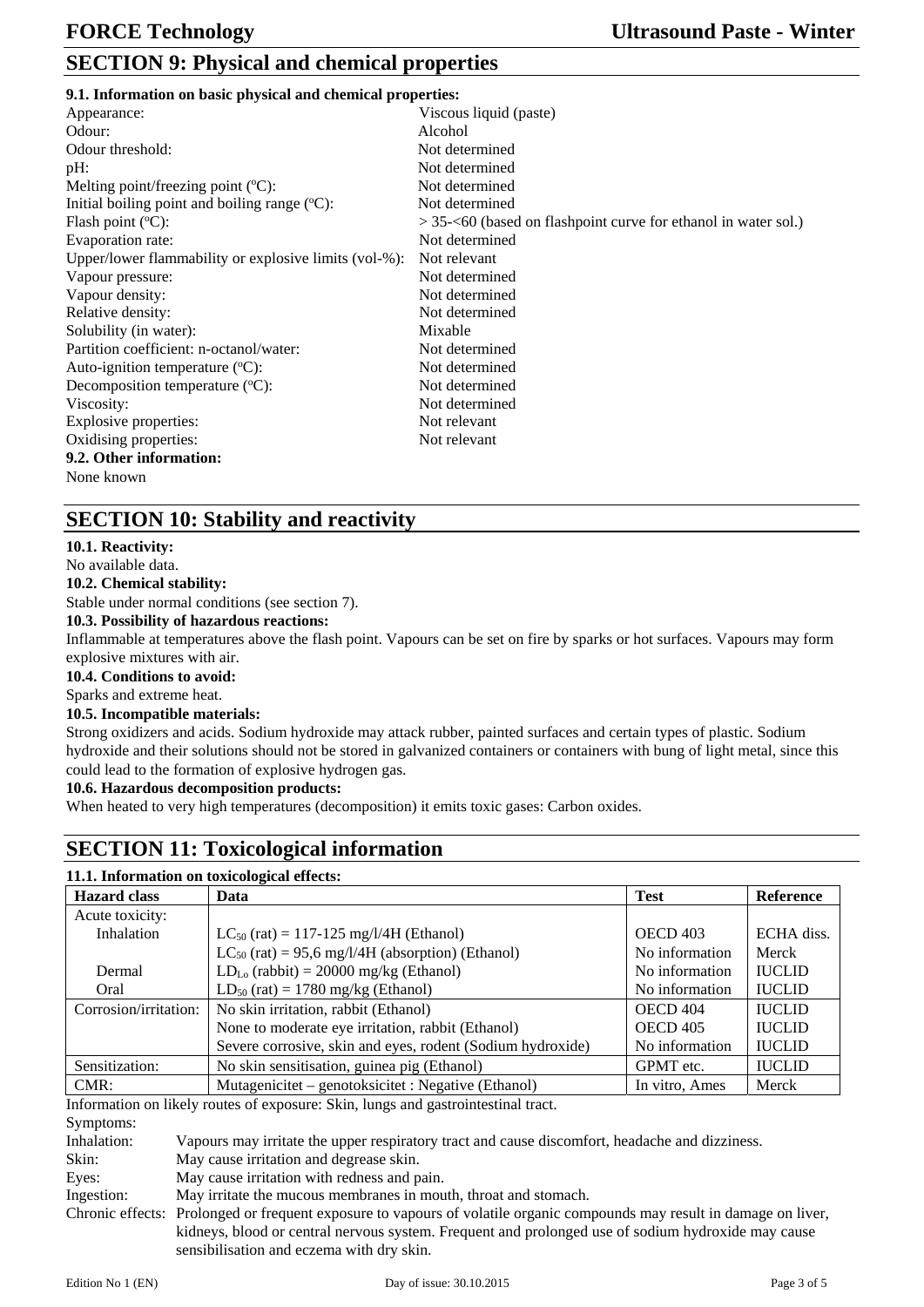# **SECTION 12: Ecological information**

| 12.1. Toxicity: |                                                                     |                     |                   |  |  |
|-----------------|---------------------------------------------------------------------|---------------------|-------------------|--|--|
| <b>Aquatic</b>  | Data                                                                | <b>Test (Media)</b> | Reference         |  |  |
| Fish            | $LC_{50}$ (Pimephales promelas, 96h) = 15300 mg/l (Ethanol)         | No info $(FW)$      | <b>IUCLID</b>     |  |  |
|                 | $LC_{50}$ (Oncorhynchus mykiss, 96h) = 45,5 mg/l (Sodium hydroxide) | Static (FW)         | <b>IUCLID</b>     |  |  |
| Crustacean      | $EC_{50}$ (Daphnia magna, 48h) = 9268 - 14221 mg/l (Ethanol)        | No info $(FW)$      | <b>IUCLID</b>     |  |  |
|                 | $EC_{50}$ (Ceriodaphnia dubia, 48h) = 40 mg/l (Sodium hydroxide)    | No info $(FW)$      | <b>EPA Ecotox</b> |  |  |
| Algae           | No available data                                                   |                     |                   |  |  |

## **12.2. Persistence and degradability:**

Ethanol are readily biodegradable (OECD 301B).

Sodium hydroxide is dissociated in water.

## **12.3. Bioaccumulative potential:**

Ethanol: Log  $K_{ow}$  < 1 – No significant bioaccumulation is expected.

Sodium hydroxide: Log  $K_{ow}$  < 0 – No significant bioaccumulation is expected.

## **12.4. Mobility in soil:**

Ethanol: Log  $K_{oc} \leq 1$  – high mobility in soil is expected.

Sodium hydroxide is soluble in water and will, when dissolved in water, be broken down into sodium- and hydroxide-ions, which is expected to have high mobility in soil.

#### **12.5. Results of PBT and vPvB assessment:**

The ingredients are not considered PBT/vPvB according to criteria in Annex XIII.

## **12.6. Other adverse effects:**

None known.

# **SECTION 13: Disposal considerations**

## **13.1. Waste treatment methods:**

Disposal should be according to local, state or national legislation. Dispose through authority facilities or pass to a chemical disposal company.

#### **EWC-Code:**

16 05 06 (Product itself)

15 02 02 (Paper, inert material, etc. contaminated with the product)

# **SECTION 14: Transport information**

**14.1. UN-no.:** 1993

**14.2. UN proper shipping name:** FLAMMABLE LIQUID N.O.S. (Ethanol solution)

**14.3. Transport hazard class(es):** 3

**14.4. Packing group:** III

**14.5. Environmental hazards:** No.

**14.6. Special precautions for user:** Yes. Tunnelrestriction code: D/E (ADR/RID)

**14.7. Transport in bulk according to Annex II of MARPOL 73/78 and the IBC Code:** Not relevant.

# **SECTION 15: Regulatory information**

#### **15.1. Safety, health and environmental regulations/legislation specific for the substance or mixture:**

The mixture must not be used by persons under 18 years of age.

The employer shall assess the working conditions and, if there is any risk to the safety or health and any effects on the pregnancy or breastfeeding of workers, take the necessary measures to adjust the working conditions (Directive 92/85/EEC). **15.2. Chemical Safety Assessment:** 

No CSR.

# **SECTION 16: Other information**

#### **R-phrases and hazard statement mentioned in section 2 and 3:**

- H225: Highly flammable liquid and vapour.
- H226: Flammable liquid and vapour.

H314: Causes severe skin burns and eye damage.

H318: Causes serious eye damage.